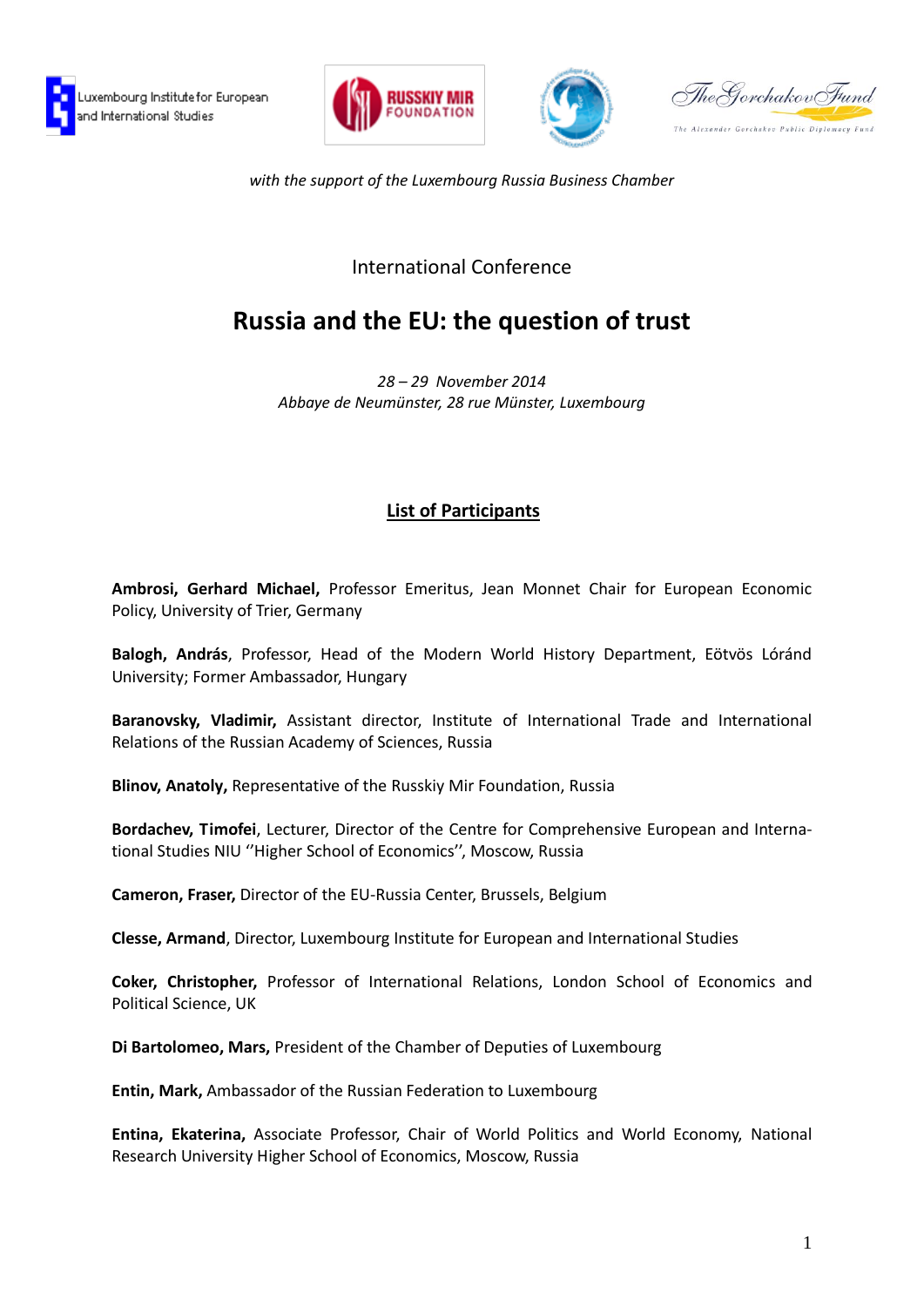**Franco, Marc,** Head of Delegation, Ambassador, Senior Associate Fellow EGMONT (Royal Institute for International Relations), Senior Adviser EU-Russia Center, University of Antwerp, Belgium

**Grishenin, Roman,** Vice Executive Director, The Alexander Gorchakov Public Diplomacy Fund, Russia

**Gromyko, Alexei**, Deputy Director, Institute of Europe of the Russian Academy of Sciences, Russia; Principal of the Centre of British Studies*;* Director of European Programs at the Russkiy Mir Foundation, Russia

**Guichard, Jean-Paul,** Professor Emeritus of Economy, Jean Monnet Chair ad personam "Europe-Balkans-Russia", University of Nice, France

**Hirsch, Mario,** Political Scientist, Luxembourg

**Kartheiser, Fernand,** Member of the Commission on European and Foreign Affairs, Defence, Cooperation and Immigration, Chamber of Deputies, Luxembourg

**Kavan, Jan,** Former Foreign Minister of the Czech Republic; Former Chairman of the UN General Assembly

**Kirsch, Guy,** Professor Emeritus of Economics, University of Fribourg, Switzerland

**Maresceau, Marc,** Professor of EU Law and Institutions at Ghent University; Coordinator of the Jean Monnet Center for Excellence, Belgium

**Markovic**, **Slobodan**, Professor, Faculty of Political Science, University of Belgrade, Serbia

**Onyszkiewicz, Janusz,** Former Member of the European Parliament; Former Defence Minister and Chair, Executive Council, Euro-Atlantic Association, Poland

**Pabst, Adrian,** Senior Lecturer, Department of Politics and International Relations, University of Kent, UK; Research Fellow, Luxembourg Institute for European and International Studies

**Poos, Jacques,** Former Deputy Prime Minister and Minister of Foreign Affairs, Foreign Trade and Cooperation, Luxembourg

**Potemkina, Olga,** Head of the Department of European Studies, Institute of Europe of the Russian Academy of Sciences, Russia

**Sakwa, Richard,** Professor of Russian and European Politics, Department of Politics and International Relations, University of Kent, UK

**Schulze, Peter W.,** Professor of Political Science, International Relations and Russian Studies, University of Göttingen, Germany

**Sokolov, Vladimir,** Director of the Russian Center of Science and Culture, Luxembourg